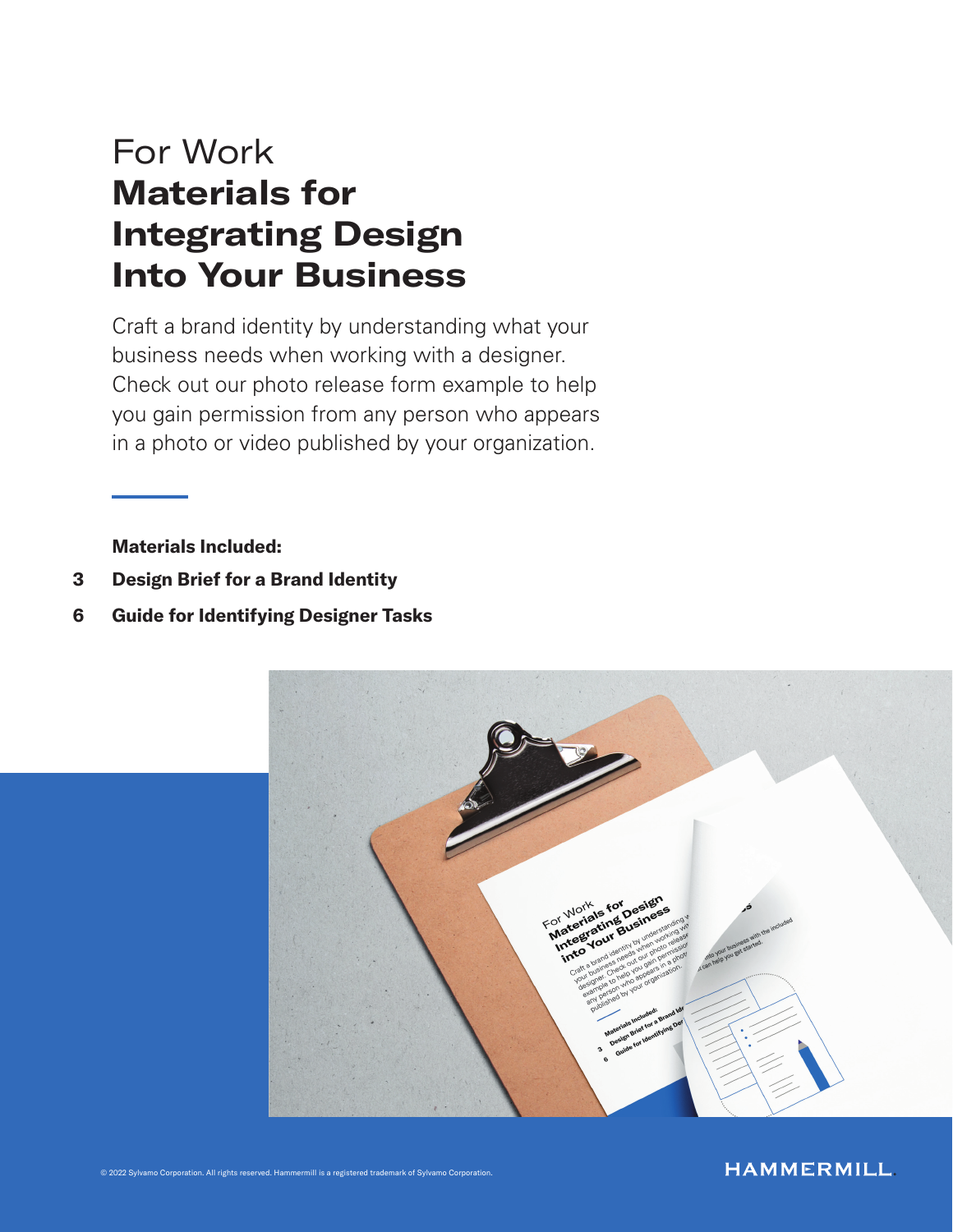# For Work Materials for Integrating Design Into Your Business

Integrate design into your business with the included materials that can help you get started.



### What You Will Need

Hammermill® Copy Plus 24 lb. Pens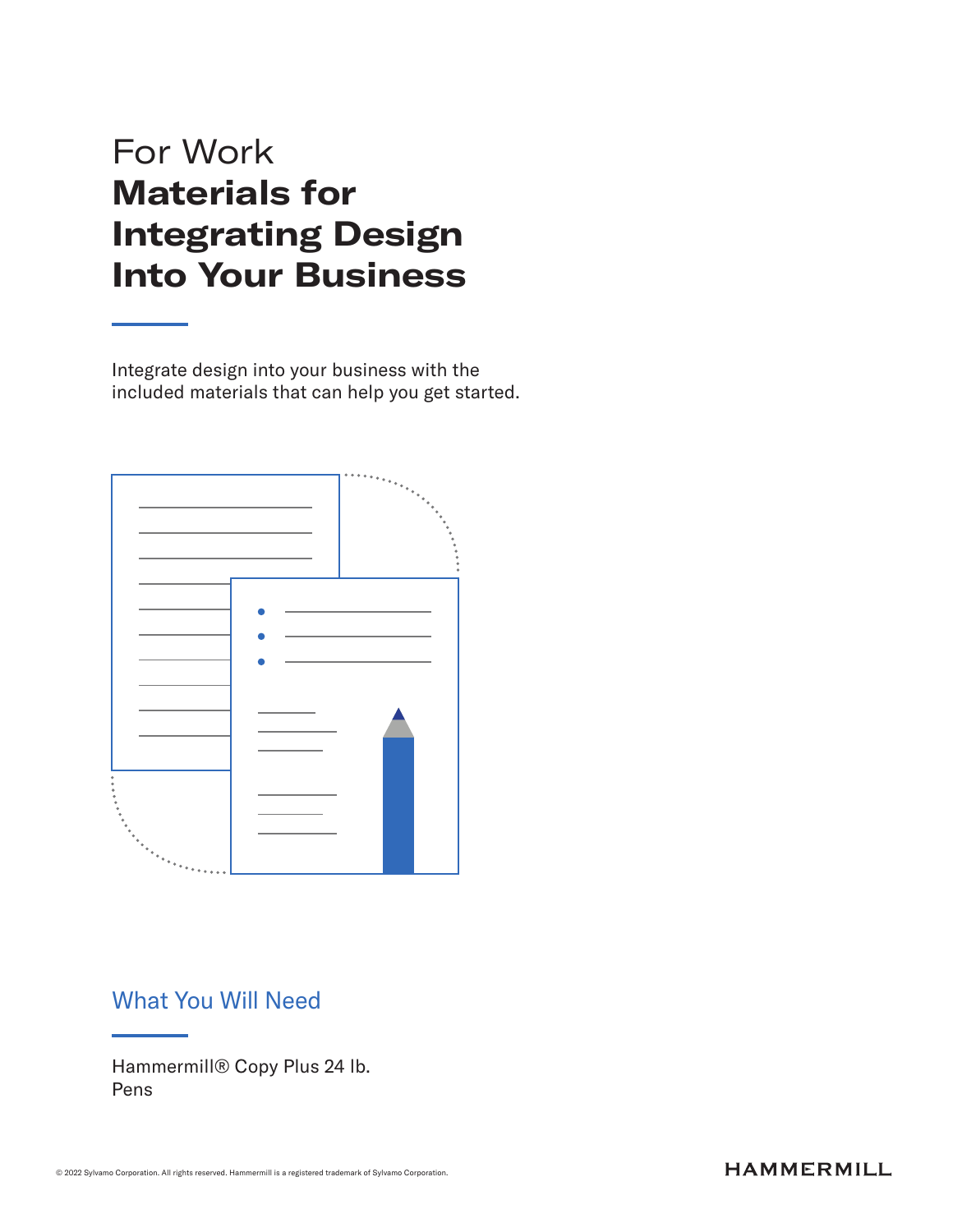### **Materials** Design Brief for a Brand Identity

Establish a visual and verbal framework for the brand, a brand identity system that helps present your organization's USP (Unique Selling Point) while also distinguishing it from the competition.

#### Purpose:

Provide direction to a designer so that they can produce a brand identity system that accurately conveys your organization's mission, vision and personality.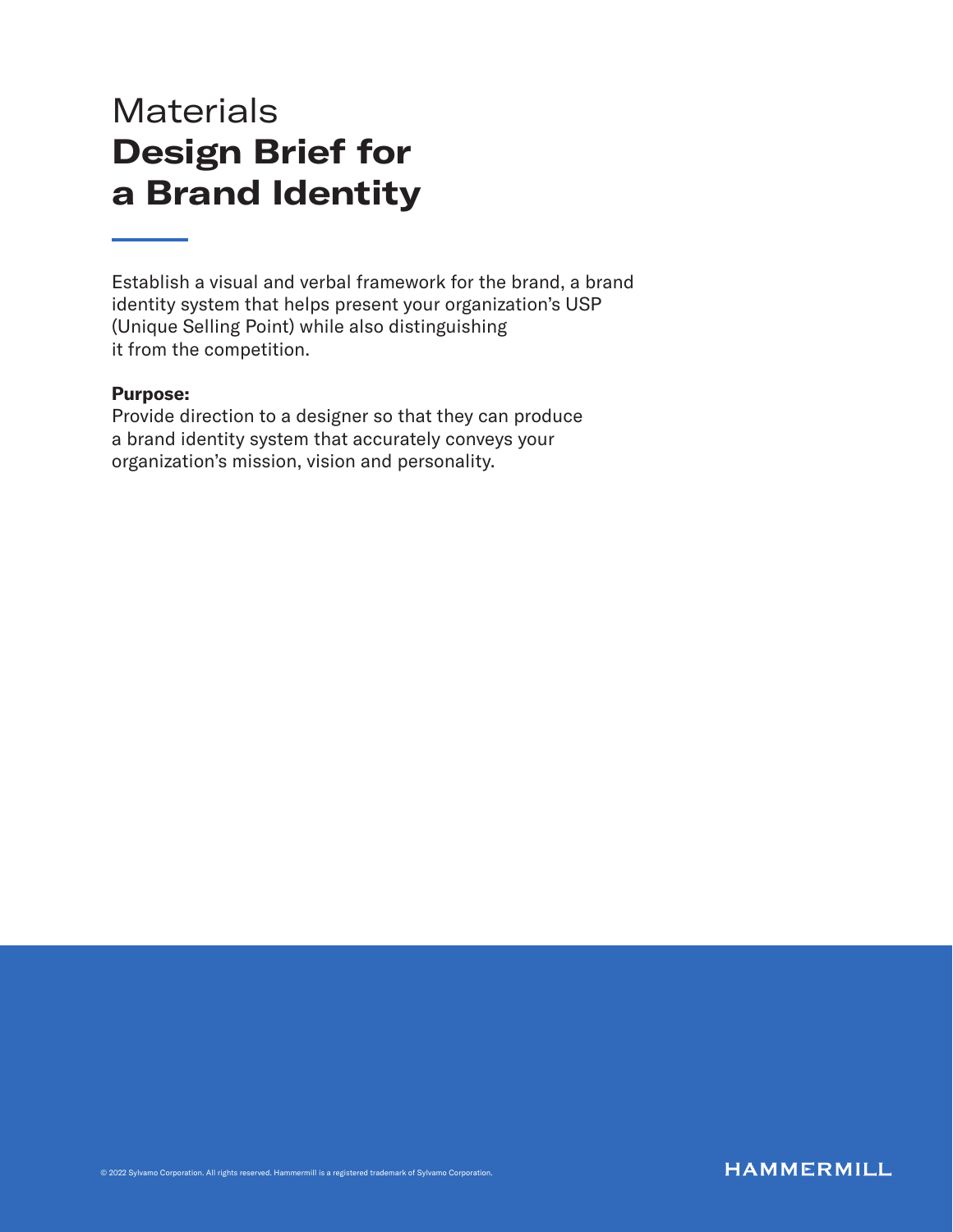# Design Brief for a Brand Identity

| <b>Our Message is</b>                          |                                                                                           |
|------------------------------------------------|-------------------------------------------------------------------------------------------|
|                                                |                                                                                           |
|                                                |                                                                                           |
| <b>Our Mission is</b>                          |                                                                                           |
|                                                |                                                                                           |
| <b>Our Values are</b>                          |                                                                                           |
|                                                |                                                                                           |
| <b>Our Products are</b>                        |                                                                                           |
|                                                |                                                                                           |
|                                                |                                                                                           |
| <b>Our Services are</b>                        |                                                                                           |
|                                                |                                                                                           |
| <b>Our Brand Promise is</b>                    |                                                                                           |
|                                                |                                                                                           |
| <b>Initial Thoughts on</b>                     | the control of the control of the control of the control of the control of the control of |
| <b>Color Palette</b>                           |                                                                                           |
|                                                |                                                                                           |
| <b>Additional Thoughts</b><br>& Considerations |                                                                                           |
|                                                |                                                                                           |
|                                                |                                                                                           |
|                                                |                                                                                           |
|                                                |                                                                                           |
|                                                |                                                                                           |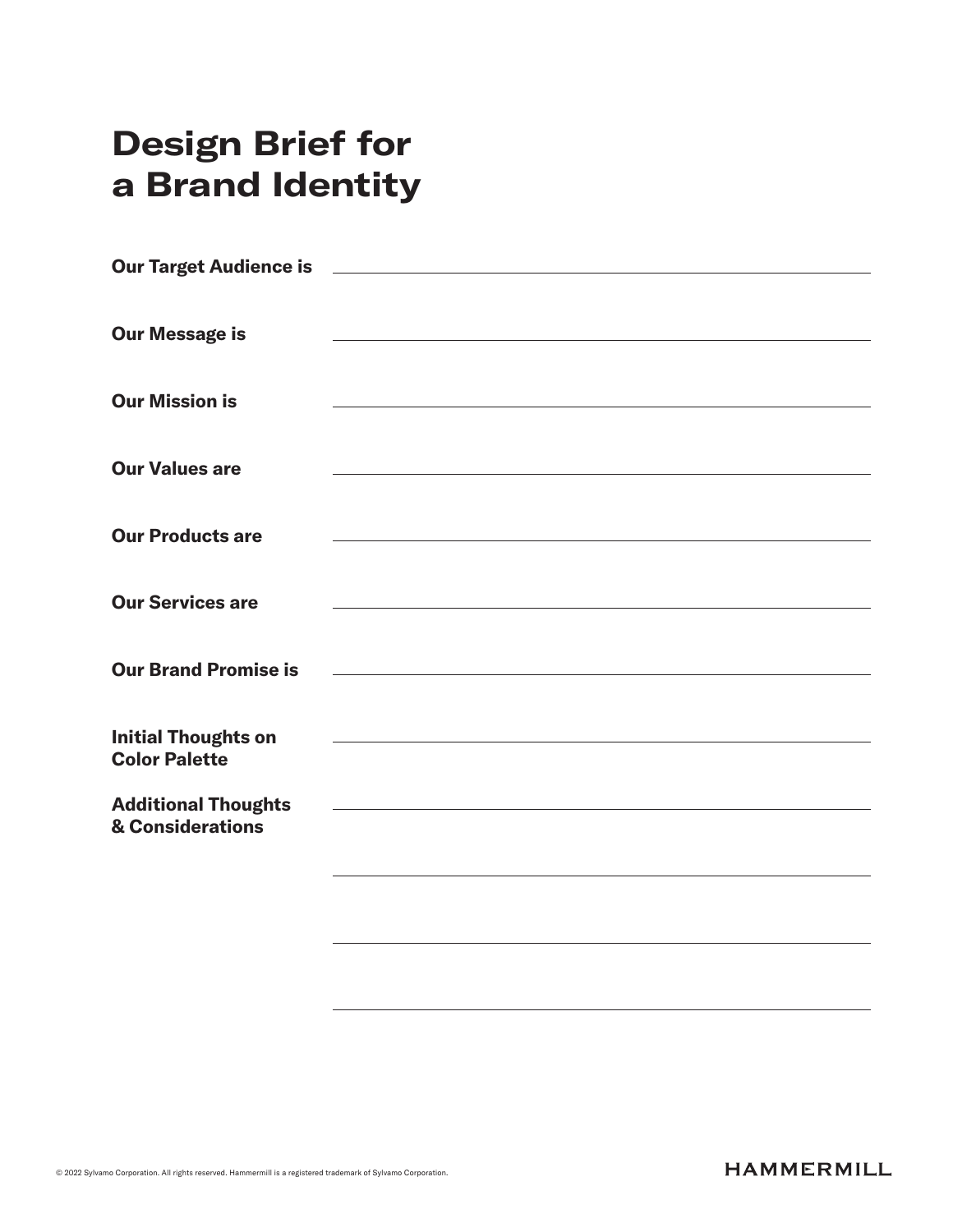# Design Brief for a Brand Identity

| Items we need a<br><b>Design Identity</b><br>for Include: | Logo                                                                                                                                                                                                                                                                          | Motto                                                               | Website                     |
|-----------------------------------------------------------|-------------------------------------------------------------------------------------------------------------------------------------------------------------------------------------------------------------------------------------------------------------------------------|---------------------------------------------------------------------|-----------------------------|
|                                                           | Stationery                                                                                                                                                                                                                                                                    | E-Signature                                                         | Envelope                    |
|                                                           | <b>Business Cards</b>                                                                                                                                                                                                                                                         | Office Signage                                                      | Invitations                 |
|                                                           | <b>Thank You Cards</b>                                                                                                                                                                                                                                                        | <b>Annual Report</b>                                                | PowerPoint<br>Presentations |
|                                                           | Visual Style Guide<br>(Palette & Fonts)                                                                                                                                                                                                                                       | Verbal Style<br>Guidelines<br>(Voice & Tone of<br>your organization | Corporate<br>Signature      |
|                                                           | <b>Brand Architecture</b><br>(Are you part of an umbrella organization such as Partners of the Americas?<br>Or are you an umbrella organization with sub-chapters? If so, you need a visual<br>system for identifying the umbrella organization as well as the sub-chapters?) |                                                                     |                             |
| <b>Additional Thoughts</b><br>& Considerations:           |                                                                                                                                                                                                                                                                               |                                                                     |                             |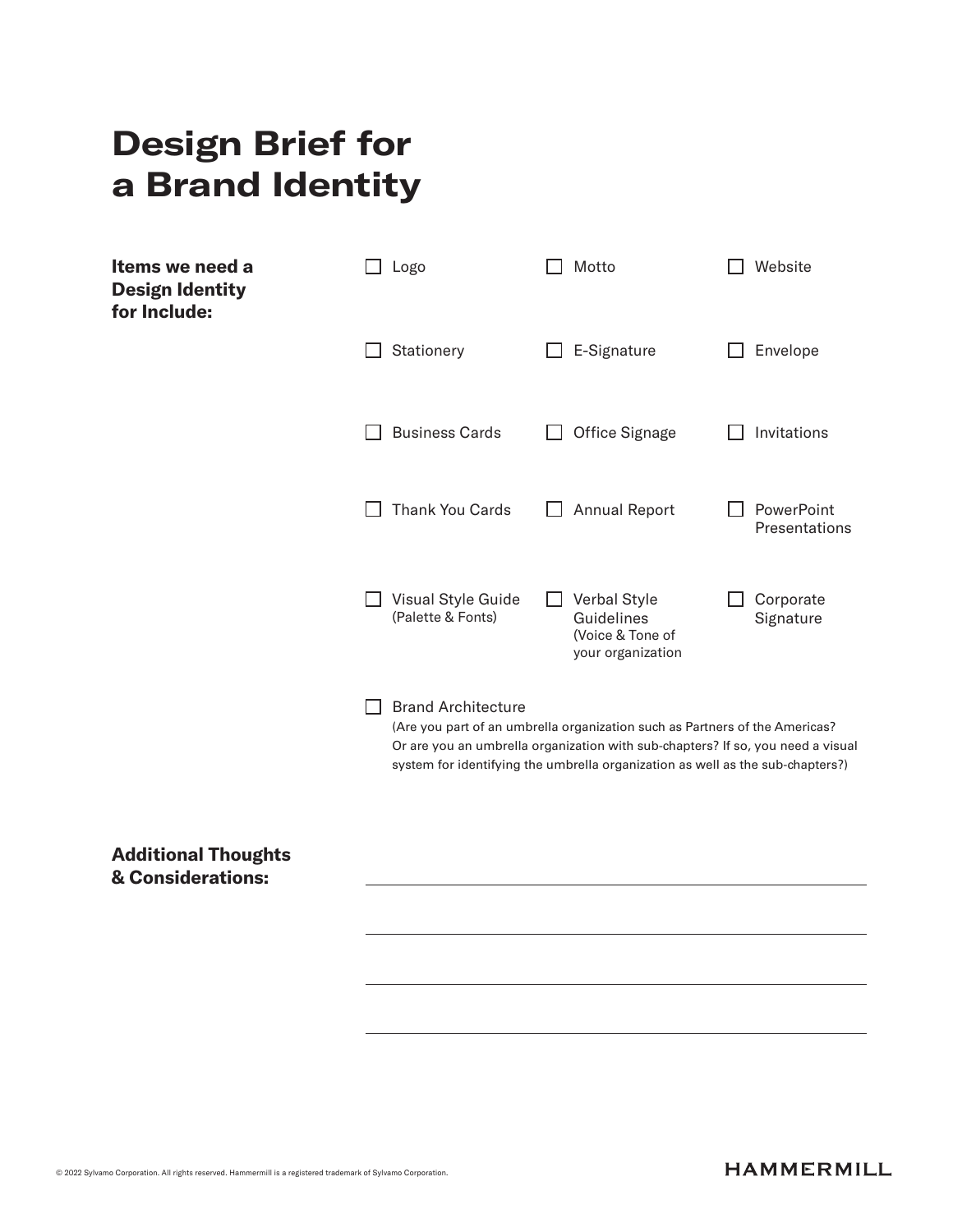### **Materials** Guide for Identifying Designer Tasks

We have put together a very basic set of guidelines for the kinds of questions you will need to answer to help the designer understand your business, as well as a list of the kinds of materials they will need to design for your organization to have a clear, consistent and impactful brand identity. It is crucial to note that the designer or design team you hire may have their own way of working. It is vitally important to be open to their way of working if you want to see good results. Our materials are simply meant as a guideline framework to help you understand the process as it typically unfolds.

#### Purpose:

Identify the tasks for your designer to ensure a coherent brand identity throughout all your communications and marketing materials.